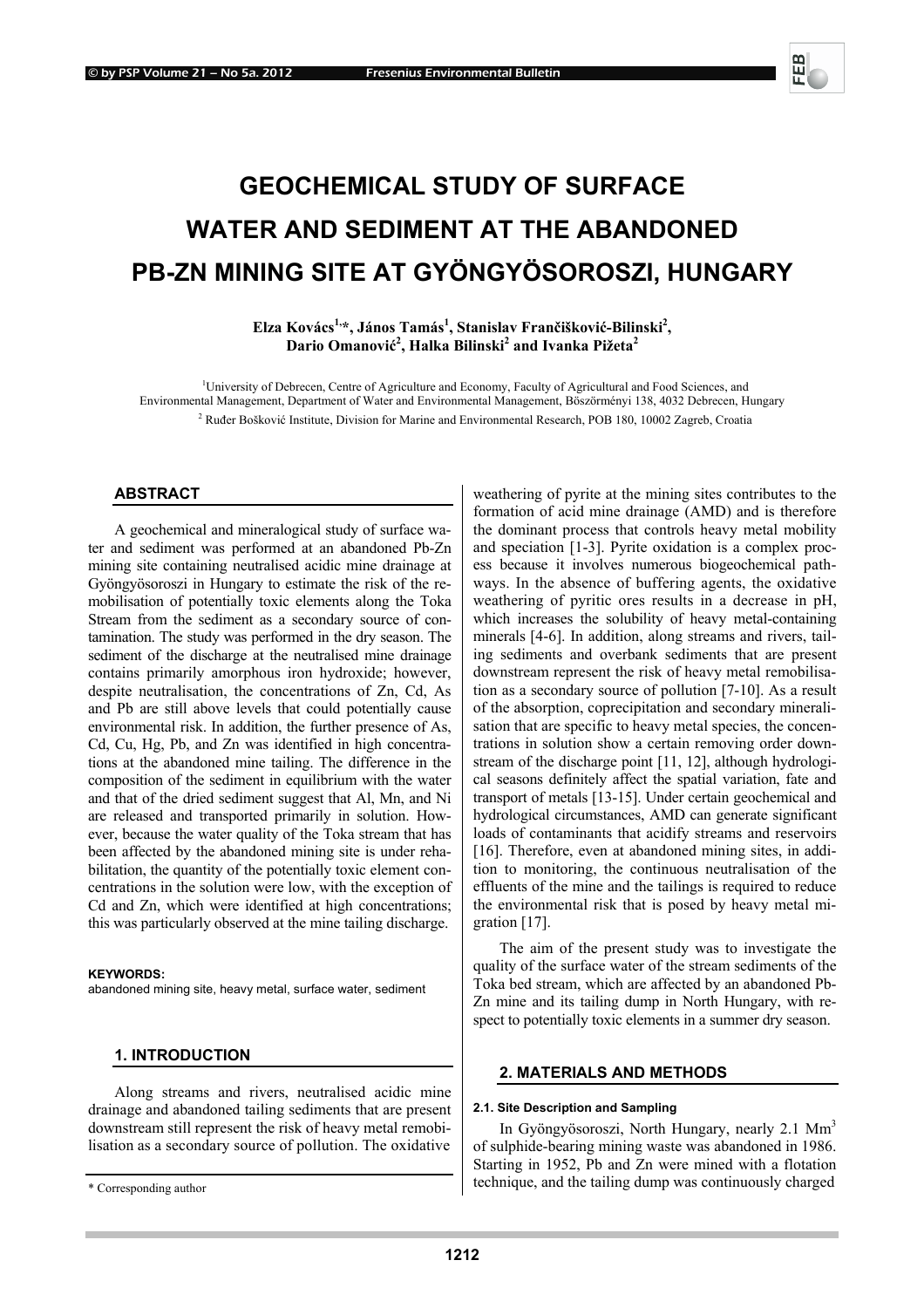

**FIGURE 1 – Geographical location of (a) Hungary, (b) Mátra Mountain and (c) Watershed of the Toka Stream. Sampling points –** *A***: neutralised acidic mine drainage,** *B***: industrial reservoir,** *C1***: mine tailing discharge,** *C2***: mine tailing discharge drainage, which was dried out at the date of sampling and** *D***: Toka stream below the Gyöngyösoroszi village (***S***: sediment;** *W***: water sample)** 

with the mining waste. The site is now under rehabilitation, and it will be submitted to a new revegetation process by the end of 2011. There are two water discharges to the Toka stream: a discharge  $(C_1)$  from the tailing dump, where remediation has not yet been completed, and another discharge (A) from the AMD that was treated with  $Ca(OH)<sub>2</sub>$  and settled (Fig. 1).

At the sampling points *A* and *C1*, the water and sediment samples were taken (long. 47°51'53.02" N, lat. 19°52'23.69" E, and long. 47°50'25.39" N, lat. 19°53'18.95" E, respectively) in a dry season during September, 2009. In addition, dry sediment was obtained, in which the secondary mineralisation on the surface of the tailing discharge channel was assumed (*C2*; long. 47°50'24.70" N, lat. 19°53'19.91" E). Additional water samples were procured downstream from the Toka; one (*B*) was obtained from the tube that transports water from Toka to the flotation processing and another (*D*) was obtained from below the bridge downstream of the village (long. 47°50'49.85" N, lat. 19°52'34.63" E, and long. 47°49'10.90" N, lat. 19°53'56.87" E, respectively).

 $CI<sub>S</sub>$  is the sediment that was obtained from the drainage of the mine tailing where possible natural neutralisation processes by original buffering agents may have occurred during the last three decades, while  $C2<sub>S</sub>$  represents the sediment that was formed when the water drainage from the tailing dried out, and its total element con-

tent appeared in solid phases. Therefore,  $CI<sub>S</sub>$  primarily represents small particles of primary minerals and chemical forms that are unstable in solution of less than pH 5.90, which precipitate and are transported further in the solid phase, while in  $C_2$ <sub>S</sub>, all of the elemental content that was released from the mine tailing should be found in its precipitated form. Because  $A<sub>S</sub>$  is the sediment that resulted from the artificial neutralisation of the AMD with  $Ca(OH)_2$ , which was added in this sample, primarily hydroxides and sulphates were expected as the precipitates.

## **2.2. Sample treatment and analyses**

The sediment samples were first air-dried and then sieved using a standard sieve with a 2-mm diameter (Fritsch, Germany). The mineralogical composition of the sediment was determined using a Philips X-Pert MPD Xray diffractometer. The crystalline phases that were obtained using a computer program (X Pert High score 2002, Philips) were selected by comparing the d-values from the JCPDF cards that were listed in the Powder diffraction file [18]. A semi-quantitative mineralogical analysis was performed as described by Boldrin et al. [19]. The elemental concentrations in the sediments  $(f \le 2 \text{ mm})$  were determined in aqua regia extracts at the ACTLABS commercial laboratory, Ontario, Canada, using inductively coupled plasma mass spectroscopy (ICP-MS) and the program "Ultratrace 2". The solution was diluted and ana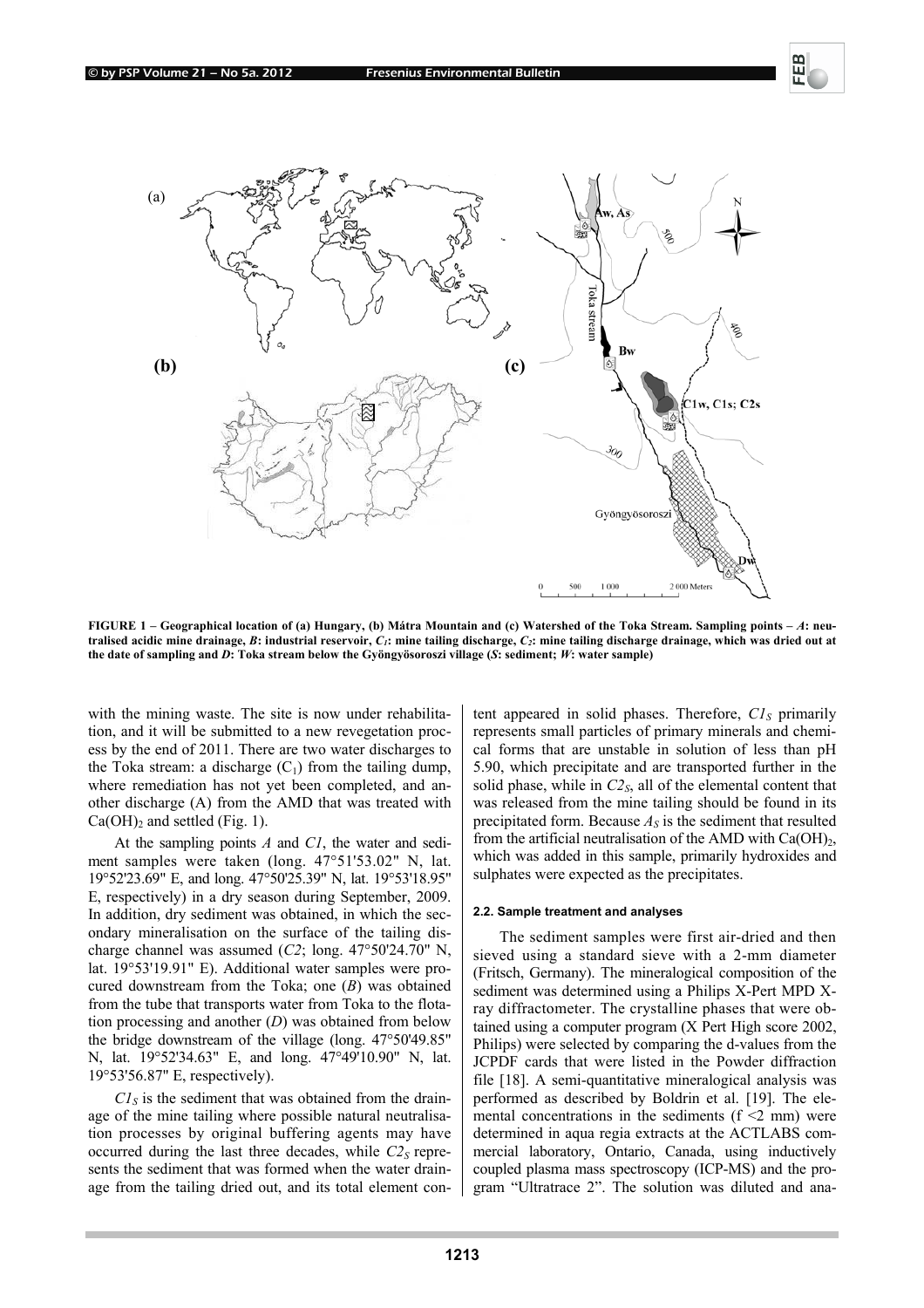lysed using a Perkin Elmer SCIEX ELAN 6100 ICP-MS instrument for 44 elements. For the discussion, the elements that were typically present at the Pb-Zn mining sites were selected; any potentially toxic elements with very low concentrations, e.g., Ag, Sn and Hg, were omitted.

Water samples were taken manually, and they were deposited directly into pre-cleaned 250-mL PFA bottles. In the laboratory, they were acidified by the addition of super-pure concentrated  $HNO<sub>3</sub>$  (0.5 mL in a 250-mL sample) and were additionally digested by UV irradiation (24 h, 150 W low-pressure Hg-lamp) to destroy any organic matter. The water samples were analysed using high resolution inductively coupled plasma mass spectroscopy (HR ICP-MS). For ICP-MS, the detection limit for all of the elements was below 1 ug  $L^{-1}$ . The measurements were repeated three times for each sample. Before the ICP-MS analysis was performed, the samples were filtered (0.45 µm polycarbonate). Element*2* HR ICP-MS (Thermo Finnigan, Bremen, Germany) was used for the determination of 23 trace elements. The samples for the analyses were prepared in pre-cleaned polyethylene tubes by adding 100  $\mu$ L of concentrated HNO<sub>3</sub> and 50  $\mu$ L of indium (115) internal standard (0.1 mg/L) into 5 mL of a sample aliquot. The concentrations of the elements were determined by means of external calibration plots. No special setup of the instrument operating conditions was needed [20]. The pH of the water samples was measured in the laboratory by Orion PerpHecT Meter, model 320 using a combined glass electrode.

#### **3. RESULTS AND DISCUSSION**

#### **3.1. Sediment samples**

*Mineralogical composition:* the mine tailing was previously assessed based on hyperspectral remote sensing data that were obtained under the Hysens Programme. According to the results, the contents include sulphides, such as pyrite, sphalerite, galena, buffering agents, such as calcite and illite, and iron-bearing minerals, such as siderite, jarosite and goethite [21]. In addition, the mineral composition of the mine tailing was analysed by XRD and SEM/EDX; the results have been provided by Kovács et al. [22].

The XRD analysis of all of the samples studied in the present work showed that the dominant mineral phase was quartz  $[SiO<sub>2</sub>]$ , which is a primary mineral. The minor mineral was calcite  $[CaCO_3]$ , which was found only in the  $A<sub>S</sub>$ sample at the neutralised mine drainage at an abundance of 10-30%, while anorthite  $\text{[CaAl}_2\text{Si}_2\text{O}_8\text{]}$  in the  $C2_S$  sample and muscovite  $[KAl_2Si_3O_{10}(OH)_2]$  in the  $A_S$  sample were found at an abundance of 5-10%. A significant difference was found in the trace minerals  $(\leq 5\%)$ , such as in the  $CI<sub>S</sub>$ sample, where pyrite [FeS], tetrahedrite  $[(Cu, Fe, Zn, Ag)<sub>24</sub>]$  $(Sb, As)_{8} S_{26}$ ], sanidine [KAl $Si<sub>3</sub>O<sub>8</sub>$ ], muscovite, and illite  $[(K,H_3O)(A1,Mg,Fe)_2(Si,A1)_4O_{10}[(OH)_2(H_2O)]]$  were detected; in the  $C2<sub>S</sub>$  sample,  $[A]<sub>3</sub>(SO<sub>4</sub>)<sub>2</sub>(OH)<sub>5</sub>·9H<sub>2</sub>O]$  was pre-

sent. In the  $A_s$  sample, butlerite [Fe  $(SO_4)(OH)$ ·2H<sub>2</sub>O] and illite could be identified. The mineralogical composition of the samples is detailed in Table 1.

By comparing the assumed mineralogical composition of the mine tailing and the measured composition of the sediment, among the tracers, no secondary Pb- and Zn-bearing minerals or other potentially toxic elements could be identified with XRD. In addition, ferric hydrate,  $[Fe<sub>4</sub>O<sub>3</sub>(OH)<sub>6</sub>]$  or jarosite,  $[KFe<sub>3</sub>(OH)<sub>6</sub>(SO<sub>4</sub>)<sub>2</sub>]$ , could not be identified as secondary minerals of pyrite, and gypsum,  $[CaSO<sub>4</sub>·2H<sub>2</sub>O]$ , which is a commonly occurring mineral where acidic mine drainage is neutralised with added  $Ca(OH)$ <sub>2</sub>, was absent as well. Therefore, it can be assumed that the significant retention of solid phases that bore potentially toxic elements occurred in both the sediment that resulted from the artificial neutralisation of the acid mine drainage and the mine tailing, in which natural geochemical processes, such as zonal acidification, neutralisation and the redistribution of particles, were confirmed.

The results for the trace minerals, however, can only be considered tentative due to the limitation of the XRD method.

**TABLE 1 – Minerals in the sediment samples detected by XRD** 

| Mineral                                                             | C1 <sub>S</sub> | C2 <sub>s</sub> | $A_{S}$ |
|---------------------------------------------------------------------|-----------------|-----------------|---------|
| Quartz                                                              | $^{+}$          | $^{+}$          | $+$     |
| Calcite                                                             |                 |                 | $^{+}$  |
| Anorthite                                                           |                 | $^{+}$          |         |
| Muscovite                                                           | $^{+}$          | $^{+}$          | $^{+}$  |
| Pyrite                                                              | $^{+}$          |                 |         |
| Tetrahedrite                                                        | $^{+}$          |                 |         |
| Sanidine                                                            | $^{+}$          |                 |         |
| Illite                                                              | $+$             |                 | $^{+}$  |
| <b>Butlerite</b>                                                    |                 |                 | $^{+}$  |
| Talc                                                                | $^{+}$          |                 |         |
| Tridymite                                                           | $^{+}$          |                 |         |
| Tetradymite                                                         |                 | $^{+}$          |         |
| Sophiite                                                            | $^{+}$          |                 |         |
| Gupeiite                                                            |                 | $^{+}$          | $^{+}$  |
| Halite                                                              |                 | $^{+}$          |         |
| Sylvite                                                             |                 |                 | $^{+}$  |
| Sodium tecto-alumotrisilicate                                       |                 |                 | $^{+}$  |
| $\text{Al}_3(\text{SO}_4)_2(\text{OH})_5 \cdot 9\text{H}_2\text{O}$ |                 | $^{+}$          |         |
| Zirconia                                                            |                 |                 | $^{+}$  |
| Lavendulan                                                          |                 |                 | $^{+}$  |
| tetraselenoanti-<br>Tricopper(I)                                    |                 | $^{+}$          |         |
| monate                                                              |                 |                 |         |
| ٠<br>$^{\circ}$ at<br>п.                                            |                 |                 |         |

+: presence of the mineral

*Total element concentrations:* concentrations of the selected elements and the maximum admissive values (MAD) for geological media in Hungary are presented in Table 2. The highest concentration of Fe that was found in the  $CI<sub>S</sub>$  sample cannot be explained with the trace minerals that were found in that location because neither hematite nor goethite was found. Therefore, it can be assumed that Fe is in the form an amorphous iron hydroxide. The existence of tetrahedrite in the  $CI<sub>S</sub>$  sample can be supported by the elevated concentrations of Zn, Ag, Sb, As, Cu and S that were observed. The highest concentration of Al that was found in the  $C2<sub>S</sub>$  sample can justify the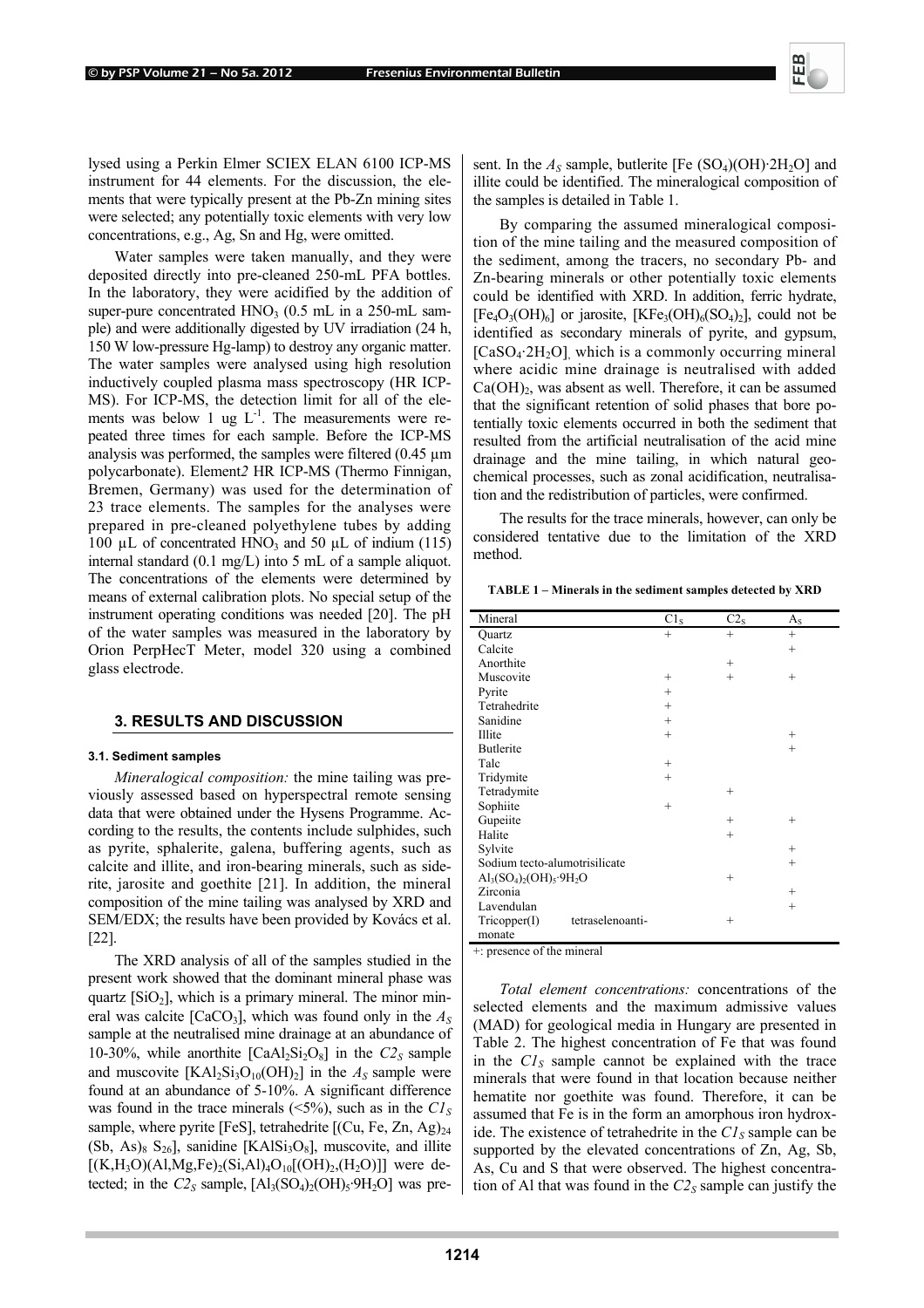

formation of the white secondary aluminium phase, such as  $Al_3(SO_4)_2(OH)_5.9H_2O$ . In a weathering study of pyrite, Darmody et al. [23] reported that the white coatings that were formed at pH >5 were Al compounds. The highest concentration of Ca that was found in the  $A<sub>S</sub>$  sample supports the identification of calcite by XRD. The presence of butlerite can be explained as weathering product of pyrite, while Tl that was found in the investigated sediments was also detected in a pyrite slag deposing area by Yang et al. [24].

**TABLE 2 - Concentrations of major and selected trace elements in sediments and the relevant maximum admissive values for geological media** 

| Element                            | C1 <sub>S</sub> | C2 <sub>S</sub> | $A_{S}$ | $MAD*$ |
|------------------------------------|-----------------|-----------------|---------|--------|
| Fe $(\% )$                         | 4.42            | 3.37            | 2.07    |        |
| Al $(\% )$                         | 2.7             | 4.08            | 1.4     |        |
| Ca (%)                             | 0.75            | 1.78            | 3.24    |        |
| $Mg(\%)$                           | 0.47            | 0.59            | 0.37    |        |
| S(%)                               | 1.019           | 0.362           | 0.221   |        |
| $K(\%)$                            | 0.22            | 0.25            | 0.15    |        |
| $Mn$ (mg kg <sup>-1</sup> )        | 599             | 876             | 1800    |        |
| $Ni$ (mg $kg^{-1}$ )               | 8.4             | 15.1            | 10.9    | 40     |
| $Cu$ (mg $kg^{-1}$ )               | 220             | 44.5            | 10.8    | 75     |
| $\text{Zn}$ (mg kg <sup>-1</sup> ) | 670             | 218             | 1200    | 200    |
| As $(mg kg-1)$                     | 240             | 64.9            | 22.3    | 15     |
| $Cd$ (mg $kg^{-1}$ )               | 2.2             | 0.9             | 8.6     | 1      |
| $Pb$ (mg $kg^{-1}$ )               | 939             | 85.9            | 30.3    | 100    |
| Ag $(mg kg^{-1})$                  | 1.68            | 0.172           | 0.063   |        |
| $\text{Sn}$ (mg kg <sup>-1</sup> ) | 8.15            | 1.9             | 0.76    |        |
| $T1$ (mg kg <sup>-1</sup> )        | 2.63            | 1.54            | 0.67    |        |
| $Cr$ (mg $kg^{-1}$ )               | 25.2            | 36.2            | 17.9    | 75     |
| $Hg$ (mg kg <sup>-1)</sup>         | 1.760           | 1.040           | 0.137   | 0.5    |

 $Cl<sub>S</sub>:$  tailing discharge sediment;  $Cl<sub>S</sub>:$  dried tailing discharge sediment;  $A<sub>S</sub>$ : treated AMD sediment; \* MAD – maximum admissive value established by the Decree of the Hungarian Ministry of Environment and Water, Ministry of Health, and Ministry of Agricultural and Rural Development No. 6/2009 (14.04.2009), Appendix 1

Despite the neutralisation and sedimentation of the acidic mine drainage, the concentrations of Zn, Cd, and As that were detected in  $A<sub>S</sub>$  were still above the levels that could potentially cause environmental risk, and these elements were further transported in a small particle solid phase in the Toka Stream even though the trace mineral hosting could not be identified with XRD.

When considering  $CI_S$  and  $C2_S$ , the difference in the element concentrations is an indicator of the stability of the potential hosting solid phases. The higher element concentrations in  $CI<sub>S</sub>$ , which particularly included Fe, Cu, Zn, As, Cd, and Pb, indicate that these elements are the least stable mineral forms in solution under the pH and chemical composition of the drainage. However, for  $C_2$ <sub>S</sub>, in which the dried sediment had a higher element concentration, which included Al, Mn, and Ni, the difference indicates that the element content was released and transported primarily in solution in the surrounding environment of the Toka Stream valley.

When compared to the MAD values for geological media (Table 2), the  $CI<sub>S</sub>$  sample shows that several toxic elements, including Cu, Zn, As, Cd, Pb, and Hg, occur in elevated concentrations, and they can potentially cause toxic effects under variable environmental conditions, e.g., pH change or microbiological transformation, which could lead to dissolution if they were transported.

#### **3.2. Surface waters**

*Element concentrations and pH of water:* the pH values, element concentrations and the relevant environmental quality standards for the surface water are given in Table 3.

The release from the acidic mine drainage that was neutralised with  $Ca(OH)_2$  is represented by  $A_W$ , in which the Mn and Al concentrations can be considered to be high; however, the concentration of Fe was slightly elevated according to the Hungarian Standard 12749:1993 (which, however was not valid in 2010). According to the relevant environmental quality standards that were provided in Directive 2008/105/EC, the Cd concentration just reached the maximum allowable concentration given for waters with hardness of  $\geq 200$  mg CaCO<sub>3</sub> L<sup>-1</sup>. According to the Water Quality Classification for the Danube River Basin [25], the concentrations of Cu, Pb, Ni and Cr were below the target values, while As was approximately 2.5, Cd was approximately 15, and Zn was approximately 30 times higher than the corresponding values. Based on the data that were cited by Fügedi [26], in 2004, the effluent of the mine that lacked neutralisation contained 13,371  $\mu$ g L<sup>-1</sup> Zn, while the treatment resulted in 456  $\mu$ g L<sup>-1</sup>; this is more than three times higher than the actually measured value. The concentration of Cd in the treated effluent was reported to be 2.1  $\mu$ g L<sup>-1</sup> in 1994, while in 2004, it was found to be below the detection limit; however, ICP-MS technique identified its presence at approximately 1.5  $\mu$ g L<sup>-1</sup>. The concentration was found to be 1.24  $\mu$ g L<sup>-1</sup> in 1994, and it has been reported to be currently below the detection limit, although ICP-MS identified its presence in low concentrations, but the concentrations were higher than in 1994. The concentrations of Cu and Pb were already found to be low for both the untreated and treated effluents in 1994.

The  $B_W$  sample represents the water quality of the Toka Stream downstream from the mine. The concentrations for most of the elements were lower than for the  $A_W$ sample, the elevations in Ni and Zn concentrations were also not considerable, and pH was close to a natural value. For the  $D_W$  sample, among the measured elements, only the dissolved Pb and As concentrations were slightly higher when they were compared to the  $B_W$  sample. However, at the sampling time, potentially toxic element concentrations in *Dw* sample did not reflect the direct additional effect of the mine tailing. The  $Cl_W$  sample represents the output of the mine tailing entering the Toka Stream through a channel, which seasonally dries out (represented by the  $C2<sub>S</sub>$  sample). Here, excluding Al, all of the element concentrations were very much higher than for the  $A_W$  sample, though the pH was 5.90 due to the natural geochemical neutralisation processes in the abandoned mine tailing. Fe concentration was 22, Mn was 18, Ni was 112, Cu was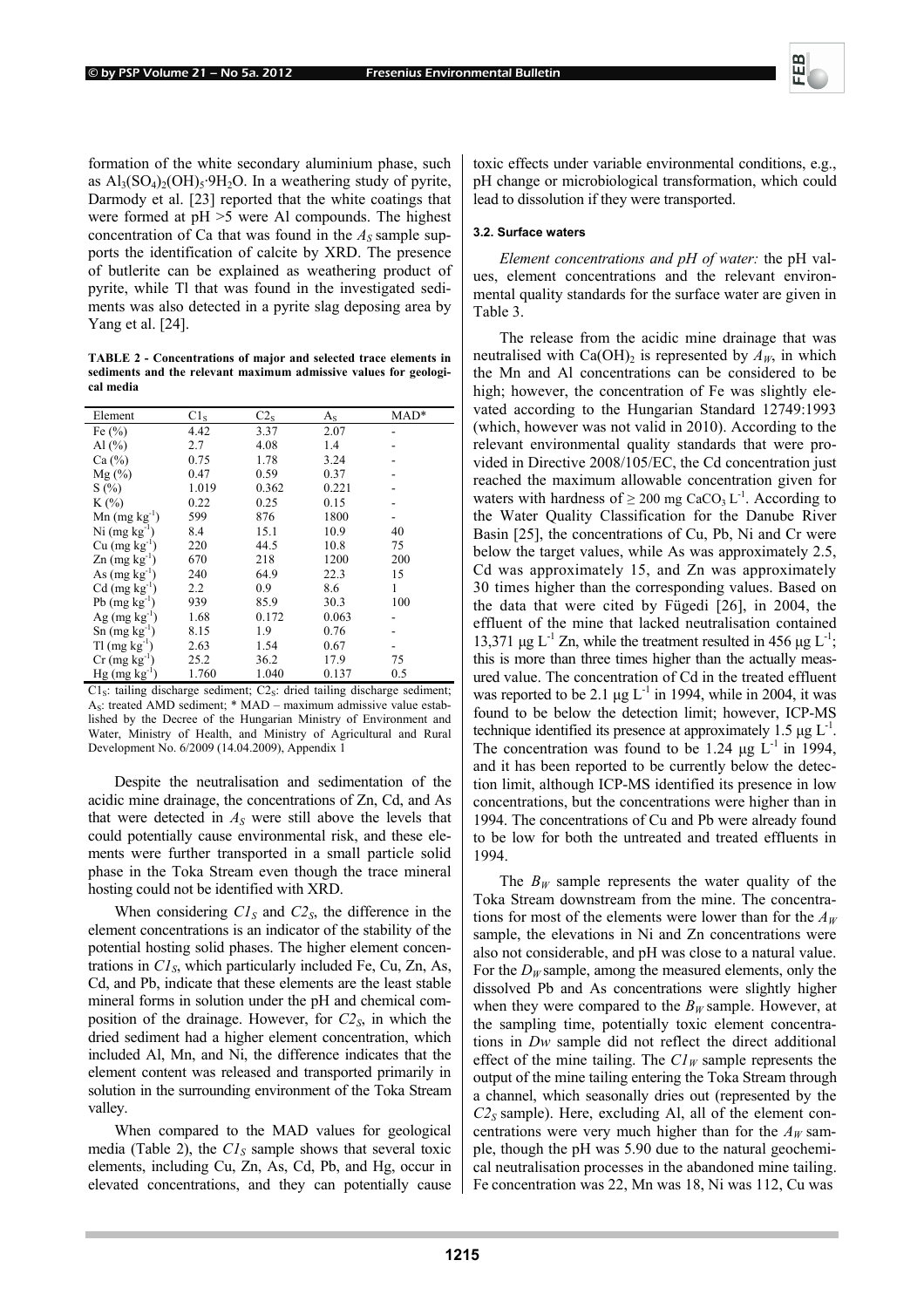

| Elements $A_w$ |               |     |             | $B_{W}$ |               |              | $C1_{W}$      |          |                          | $D_{W}$                  |                           |                                            | $EOS*$                                                                                                |                                                                                                    |                |
|----------------|---------------|-----|-------------|---------|---------------|--------------|---------------|----------|--------------------------|--------------------------|---------------------------|--------------------------------------------|-------------------------------------------------------------------------------------------------------|----------------------------------------------------------------------------------------------------|----------------|
|                | <b>ICP-MS</b> |     | ICP-MS      |         | <b>ICP-MS</b> |              | <b>ICP-MS</b> |          |                          | AA-EQS<br>Inland surface | MAC-EOS<br>Inland surface | Target Value for Da-<br>nube River Basin** |                                                                                                       |                                                                                                    |                |
|                |               |     |             |         |               |              |               |          |                          |                          |                           |                                            | waters                                                                                                | waters                                                                                             |                |
| Fe             | 465           |     | $\pm$ 23    | 398     | $\pm$ 8       |              | $10175 \pm$   |          | 257                      | 37                       | $\pm$ 1                   |                                            | NG                                                                                                    | NG                                                                                                 | NG             |
| Al             | 400           |     | $\pm$ 26    | 109     | $\pm$ 3       |              | 355           | 士        | $\overline{\mathcal{A}}$ | 5.                       | $\pm$ 2                   |                                            | NG                                                                                                    | NG                                                                                                 | NG             |
| Mn             | 750           |     | $\pm$ 23    | 595     |               | $\pm$ 22     | 13412         | $\pm$    | 317                      | 74                       |                           | $\pm$ 11                                   | NG                                                                                                    | NG                                                                                                 | NG             |
| Ni             | 0.29          |     | $\pm$ 0.05  | 0.63    |               | $\pm$ 0.02   | 32.6          | $\pm$    | 0.9                      | 0.82                     |                           | $\pm$ 0.03                                 | 20                                                                                                    | NA                                                                                                 |                |
| Cu             | 0.30          |     | $\pm 0.02$  | 0.37    |               | $\pm$ 0.04   | 21.7          | Ŧ.       | 0.2                      | 1.2                      |                           | $\pm 0.1$                                  | NG                                                                                                    | NG                                                                                                 | $\overline{2}$ |
| Zn             | 138           | ± 7 |             | 221     | $\pm$ 9       |              | 2612          | $\pm$    | 193                      | 143                      | $\pm$ 2                   |                                            | NG                                                                                                    | NG                                                                                                 | 5              |
| As             | 2.3           |     | $\pm$ 0.2   | 1.4     |               | $\pm 0.1$    | 2.69          |          | $\pm 0.09$               | 2.0                      |                           | $\pm 0.1$                                  | NG                                                                                                    | NG                                                                                                 |                |
| C <sub>d</sub> | 1.46          |     | $\pm$ 0.07  | 1.44    |               | $\pm$ 0.03   | 9.4           |          | $\pm$ 0.5                | 0.61                     |                           | $\pm$ 0.03                                 | $\leq$ 0.08 (class 1)<br>$0.08$ (class 2)<br>$0.09$ (class 3)<br>$0.15$ (class 4)<br>$0.25$ (class 5) | $\leq$ 0.45 (class 1)<br>$0.45$ (class 2)<br>$0.6$ (class 3)<br>$0.9$ (class 4)<br>$1.5$ (class 5) | 0.1            |
| Pb             | 0.41          |     | $\pm 0.01$  | 0.29    |               | $\pm$ 0.01   | 2.1           | $_{\pm}$ | 0.1                      | 1.83                     |                           | $\pm$ 0.05                                 | 7.2                                                                                                   | NA.                                                                                                |                |
| T <sub>1</sub> | 2.4           |     | $\pm 0.1$   | 1.60    |               | $\pm$ 0.03   | 1.56          |          | $\pm 0.09$               | 0.88                     |                           | $\pm$ 0.03                                 | NG                                                                                                    | NG                                                                                                 | NG             |
| Cr             | 0.026         |     | $\pm$ 0.004 | 0.094   | $\pm$         | $0.004$ 0.06 |               | Ŧ.       | 0.01                     | 0.024                    |                           | $\pm$ 0.004 NG                             |                                                                                                       | NG                                                                                                 | $\overline{2}$ |
| pH             | 4.0           |     |             | 6.1     |               |              | 5.9           |          |                          | 7.4                      |                           |                                            | NG                                                                                                    | NG                                                                                                 | $6.5 - 8.5$    |

**TABLE 3 - Concentrations**  $\pm$  **standard deviations of elements in µg L<sup>-1</sup> determined in water (detection limit for all elements is below 1 ug L<sup>-1</sup>), pH and the relevant environmental quality standards** 

 $A_W$ : treated AMD; B<sub>W</sub>: industrial reservoir; C1w: tailing discharge; D<sub>W</sub>: Toka Stream at Gyöngyösoroszi village. \* EQS: Environmental quality standards for inorganic micropollutants according to the Directive 2008/105/EC, AA: annual average, MAC: maximum allowable concentration; for Cd, EQS values vary depending of water hardness specified in five class categories (Class 1: <40 mg CaCO<sub>3</sub> L<sup>-1</sup>, Class 2: 40 to <50 mg CaCO<sub>3</sub> L<sup>-1</sup>, Class 3: 50 to <100 mg CaCO<sub>3</sub> L<sup>-1</sup>, Class 4: 100 to <200 mg CaCO<sub>3</sub> L<sup>-1</sup>, and Class 5:  $\geq$  200 mg CaCO<sub>3</sub> L<sup>-1</sup>; \*\* Target values for Danube River Basin according to the Trans National Monitoring Network (TNMN) Yearbook 2001, published by the International Commission for the Protection of the Danube River (ICPDR); NA: not applicable; NG: not given

72, Zn was 19, and Cd was 6.5 times higher, approximately than the corresponding values for the neutralised AMD. Thus, in rainy seasons, the mine tailing having very high element concentrations for most of the measured elements compared to *Bw* and *Dw*, definitely has negative effect on the water quality of the Toka stream. In this way, dissolved Zn and Cd concentrations are expected to be even higher than at the neutralised AMD discharge point.

Considering Tl, although it is not controlled by any EU or national surface water quality standards, in the  $A_W$ sample, it was found to be ten times higher than the data that were suggested as a maximum in the FOREGS database for Hungary (0.22  $\mu$ g L<sup>-1</sup>) [27], and it was more than three times higher than the maximum that was suggested by the Canadian Water Quality Guidelines (0.8  $\mu$ g L<sup>-1</sup> for fresh water) [28].

# **3.3. Relations between sediment and water composition**

Considering the relations between the element content of the water and the sediment samples, the locations *A* and *C1* can be compared. For the neutralised acidic mine drainage and the abandoned mine drainage, the equilibria that were assumed between the solid and water phases that based on the low flux for the former case and no flux at all in the latter case resulted in different ratios. In the former (*A*), all of the elements were concentrated in the sediment, while in the latter (*C1*), only Fe, Al, Cu, As, and Pb were concentrated in the sediment, whereas Mn, Ni, Zn, and Tl still remained in the solution in considerable amounts. High concentrations of toxic elements Cu, As and Pb in the sediment suggest their adsorption on amorphous iron hydroxide [29].

Concentrations of toxic elements Mn, Ni, Cu, Zn, Cd and Pb in water of treated effluent are significantly lower than in the mine tailing effluent, suggesting their efficient removal from the water. Some of them, such as Mn, Zn and Cd are possibly incorporated in calcite structure, detected by XRD in sample *A*. Mn behaves similarly to Zn and Cd. These metals are strongly sorbed under neutral pH conditions, although in acidic conditions are readily desorbed and are stable in solution.

Altogether, the results for the dry season revealed that most of the investigated elements remained within the area of the mine, which suggests their significant removal from solution by neutralisation. However, the mine tailing is a considerable source of the potentially toxic elements, since its effluent enters the Toka stream in rainy seasons, and its element concentrations are very high both in solution and sediment. However, in rainy seasons, water flow rate of the Toka stream and that of the AMD also increases contributing to dilution, while sediment transport may take place, as well. Thus the overall effects of the AMD and the mine tailing to the water quality of the Toka stream should be approached in a more complex way, including geo-hydrological aspects. As seasonal water quality variations were found for rivers affected by acid mine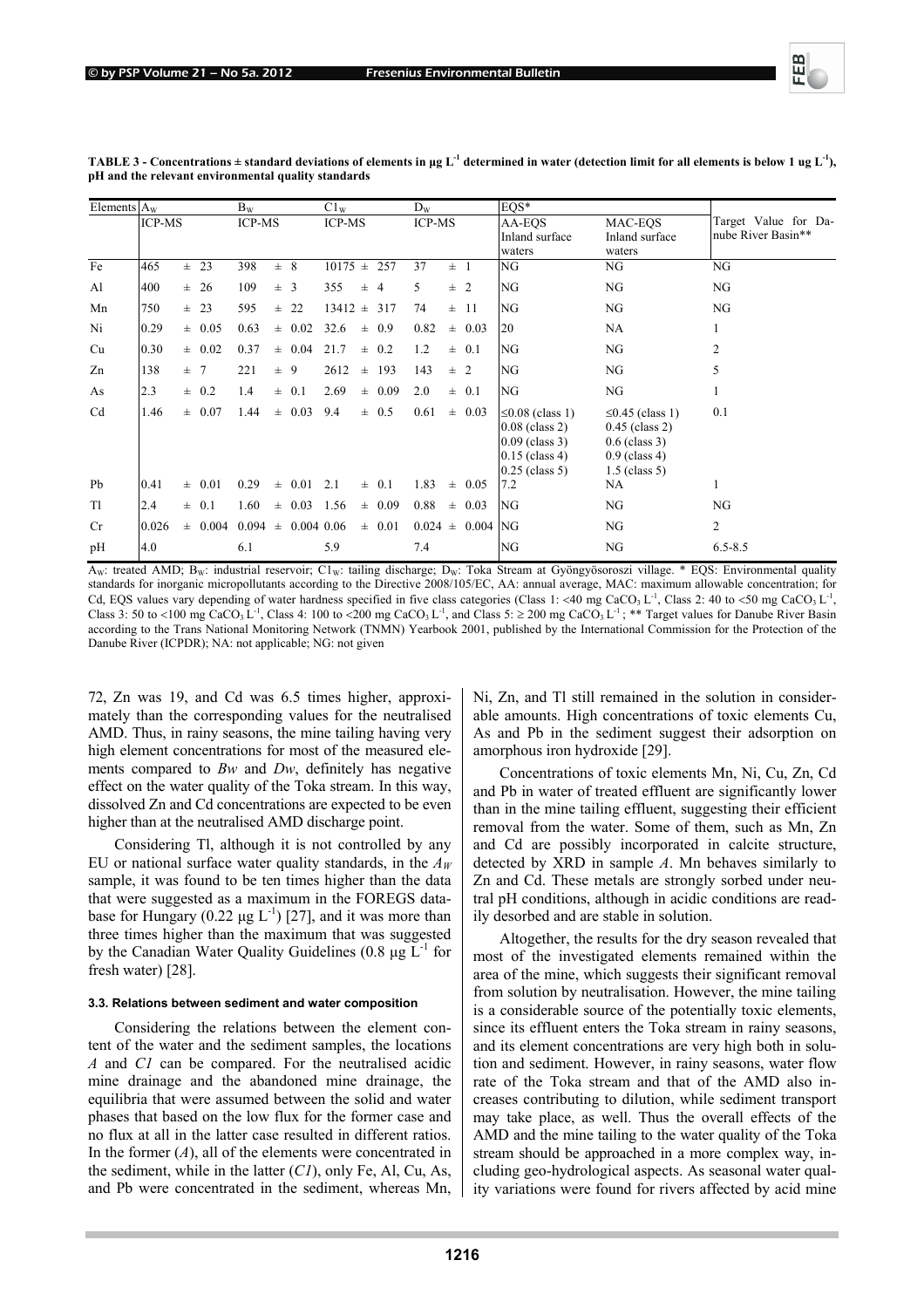

drainage at other, similar sites [30], further studies will aim to monitor changes in the rainy seasons to investigate the complex effect of different water loads on both the dissolution and desorption from the contaminant sources and the dilution by the surface water.

# **4. CONCLUSIONS**

The discharges of abandoned Pb-Zn mining sites, such as Gyöngyösoroszi in Hungary, of both acidic mine drainages that are neutralised and mine tailings still require continuous monitoring because under acidic to near neutral pH values, most of the dissolved potentially toxic elements are present in elevated concentrations; downstream of the mine discharge, these may still cause inadequate water quality. For the Toka Stream, Mn, Zn, Fe and Cd were especially found in elevated concentrations at a location that was close to the discharge. At the same time, the abandoned mine tailing was found to be secondary contamination source, e.g., the discharge of the tailing at Gyöngyösoroszi was found to contain high Fe, Mn, Cd, Zn and Al concentrations and elevated Ni and Cu concentrations; however, the outflow rate is generally low, especially in the dry seasons.

Altogether, for the potentially toxic elements, the water quality of the Toka Stream on the date of the sampling was not significantly affected by the mining site, with the exception of the Zn and Cd concentrations.

As a secondary potential source of toxic elements, the sediment of the discharge at the neutralised mine drainage primarily contained amorphous iron hydroxide; however, despite the neutralisation, the concentrations of Zn and Cd were still above levels that continuously cause environmental risk through the precipitation-dissolution equilibria between the solid and water phases. In addition, further Zn, Cd, As, Pb, Cu, and Hg loads may occur by the dissolution from the sediment at the abandoned mine tailing.

# **ACKNOWLEDGEMENT**

The research was supported by the Hungarian National Office for Research and Technology, project no. OMFB-01246-/2009 (HR-4/2008) (principal investigator J. Tamás), the Croatian Ministry of Science, Education and Sport under the Croatian-Hungarian bilateral program (principal investigator S. Frančišković-Bilinski), and the project 098- 0982934-2720 (principal investigator I. Pižeta). The authors thank D. Tibljaš (Faculty of Science, Division of Mineralogy and Petrology, Zagreb, Croatia) for permitting the use of the XRD equipment.

#### **REFERENCES**

- [1] García, C, Ballester, A., González, Blázquez, M.L. and Acosta, M. (1996). Chemical and microbiological transformations in a pyritic tailing pond. *Minerals Engineering, 9 (11)*, 1127-1142.
- [2] Hayes, K.F., and Traina, S.J. (1998). Metal ion speciation and its significance in ecosystem health. In: Huang, P.M, Adriano, D.C., Logan, T.J., and Checkai, R.T. (Eds.), *Soil chemistry and ecosystem health*. SSSA Special Publication 52, Madison, USA, 45-84.
- Lacal, J., Silva, M.P., García, R., Sevilla, M.T., Procopio, J.R., and Hernández, L. (2003). Study of fractionation and potential mobility of metal in sludge from pyrite mining and affected river sediments: changes in mobility over time and use of artificial ageing as a tool in environmental impact assessment. *Environmental Pollution, 124*, 291-305.
- [4] Salomons, W. (1995). Environmental impact of metals derived from mining activities: Processes, predictions, prevention. *Journal of Geochemical Exploration, 52*, 5-23.
- [5] Fowler, T.A., and Crundwell, F.K. (1999). Leaching of zinc sulfide by Thiobacillus ferrooxidans: Bacterial oxidation of the sulfur product layer increases the rate of zinc sulfide dissolution at high concentrations of ferrous ions. *American Society for Microbiology, 65 (2)*, 5258-5292.
- [6] Puura, E. and Neretnieks, I. (2000). Atmospheric oxidation of the pyritic waste rock in Maardu, Estonia, 2: An assessment of aluminosilicate buffering potential. *Environmental Geology, 39 (6)*, 560-566.
- [7] Pagnanelli, F., Moscardini, E., Giuliano, V. and Toro, L. (2004). Sequential extraction of heavy metals in river sediments of an abandoned pyrite mining area: pollution detection and affinity series. *Environmental Pollution, 132*, 189-201.
- [8] Cappuyns, V., Swennen, R., Vandamme, A. and Niclaes, M. (2006). Environmental impact of the former Pb-Zn mining and smelting in East Belgium. *Journal of Geochemical Exploration, 88*, 6-9.
- [9] Giuliano, V., Pagnanelli, F., Bornoroni, L., Toro, L. and Abbruzzese, C. (2007). Toxic elements at a disused mine district: Particle size distribution and total concentration in stream sediments and mine tailings. *Journal of Hazardous Materials, 148*, 409-418.
- [10] Nikolaidis, C., Zafiriadis, I., Mathioudakis, V. and Constantinidis, T. (2010). Heavy metal pollution associated with an abandoned lead-zinc in the Kirki region, NE Greece. *Bulletin of Environmental Contamination and Toxicology, 85 (3)*, 307-312.
- [11] Lee, J.S. and Chon, H.T. (2006). Hydrogeochemical characteristics of acid mine drainage in the vicinity of an abandoned mine, Daduk Creek, Korea. *Journal of Geochemical Exploration, 88*, 37-40.
- [12] Palumbo-Roe, B., Klinck, B., Banks, V. and Quigley, S. (2009). Prediction of long-term performance of abandoned lead zinc mine tailings in a Welsh catchment. *Journal of Geochemical Exploration, 100*, 169-181.
- [13] Butler, B.A., Ranville, J.F. and Ross, P.E. (2009). Spatial variations in the fate and transport of metals in a mininginfluenced stream, North Fork Clear Creek, Colorado. *Science of the Total Environment, 407*, 6223-6234.
- [14] Sarmiento, A.M., Nieto, J.M., Olías, M. and Cánovas, C.R. (2009). Hydrochemical characteristics and seasonal influence on the pollution by acid mine drainage in the Odiel River Basin (SW Spain). *Applied Geochemistry, 24*, 697-714.